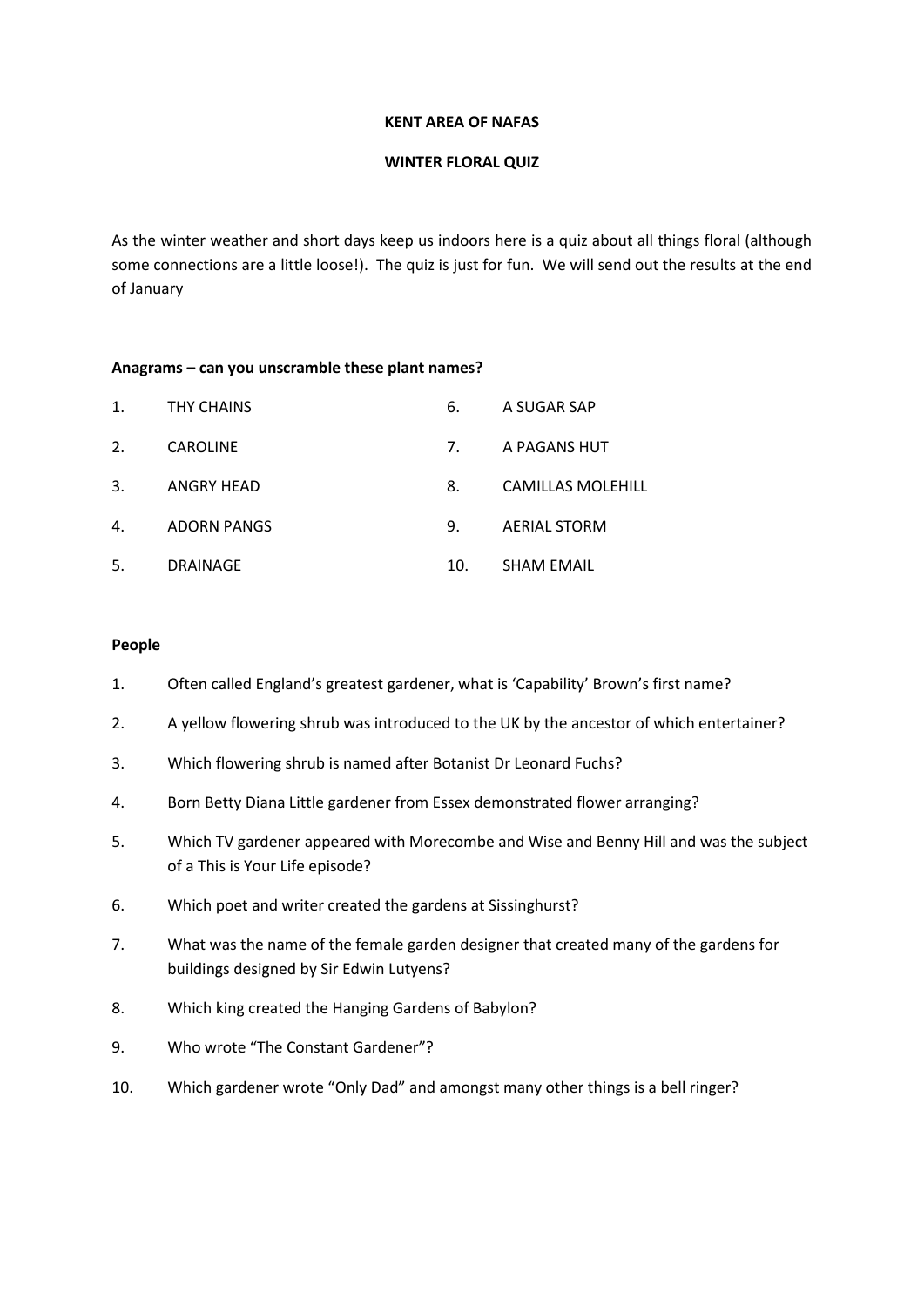### FLOWER WORDSEARCH

| Α            | G         | U         | C            | A                         | I            | M       | L            | A           | К           | ${\sf P}$   | $\sf S$     | H            | V |
|--------------|-----------|-----------|--------------|---------------------------|--------------|---------|--------------|-------------|-------------|-------------|-------------|--------------|---|
| $\mathsf{N}$ | O         | E         | H            | $\boldsymbol{\mathsf{H}}$ | $\sf B$      | D       | К            | Z           | I           | ${\sf N}$   | ${\sf N}$   | $\mathsf{I}$ | Α |
| Z            | V         | $\sf B$   | ${\sf R}$    | Z                         | ${\sf R}$    | L       | M            | A           | C           | ${\sf P}$   | G           | O            | L |
| $\mathsf C$  | Υ         | O         | Υ            | A                         | S            | I       | L            | L           | Υ           | L           | L           | T            | Г |
| $\mathsf{N}$ | $\sf S$   | ${\sf R}$ | $\sf S$      | D                         | $\mathsf{N}$ | $\sf U$ | $\mathsf J$  | $\mathsf E$ | $\sf V$     | F           | ${\sf R}$   | Χ            | Н |
| E            | ${\sf N}$ | B         | A            | F                         | G            | I       | $\mathsf C$  | A           | $\sf B$     | L           | F           | $\sf V$      | A |
| M            | Α         | S         | N            | F                         | $\sf T$      | Z       | U            | O           | $\sf S$     | $\mathsf E$ | К           | $\mathsf{I}$ | D |
| A            | P         | E         | T            | $\sf U$                   | $\mathsf{N}$ | I       | A            | M           | ${\sf R}$   | A           | U           | $\mathsf O$  | T |
| L            | X         | D         | $\mathsf{H}$ | $\mathsf O$               | $\mathsf{N}$ | E       | Υ            | $\sf S$     | U           | $\mathsf C$ | К           | L            | E |
| $\mathsf C$  | G         | U         | E            | $\mathsf O$               | $\mathsf C$  | Υ       | $\mathsf A$  | I           | ${\sf N}$   | O           | G           | $\mathsf E$  | B |
| Υ            | F         | M         | M            | P                         | A            | S       | Τ            | I           | L           | $\sf B$     | $\mathsf E$ | Τ            | E |
| $\mathsf C$  | $\sf S$   | U         | U            | A                         | E            | I       | $\mathsf{H}$ | A           | L           | L           | T           | U            | M |
| U            | E         | J         | M            | O                         | V            | A       | L            | ${\sf R}$   | E           | T           | $\sf S$     | $\mathsf{I}$ | W |
| G            | ${\sf N}$ | E         | L            | L                         | I            | D       | O            | $\mathsf F$ | $\mathsf F$ | A           | D           | D            | G |

| <b>WISTERIA</b> | <b>BLUEBELL</b>    | ZINNIA          |
|-----------------|--------------------|-----------------|
| CHRYSANTHEMUM   | <b>HONEYSUCKLE</b> | <b>GERANIUM</b> |
| AZALEA          | <b>DAFFODILL</b>   | <b>CROCUS</b>   |
| <b>DAHLIA</b>   | <b>DAISY</b>       | <b>ROSE</b>     |
| <b>PETUNIA</b>  | LILLY              | <b>CYCLAMEN</b> |
| ALLIUM          | <b>PANSY</b>       | <b>BEGONIA</b>  |
| <b>VIOLET</b>   | <b>ASTILBE</b>     | <b>SEDUM</b>    |
| KALMIA          | <b>GEUM</b>        | <b>IRIS</b>     |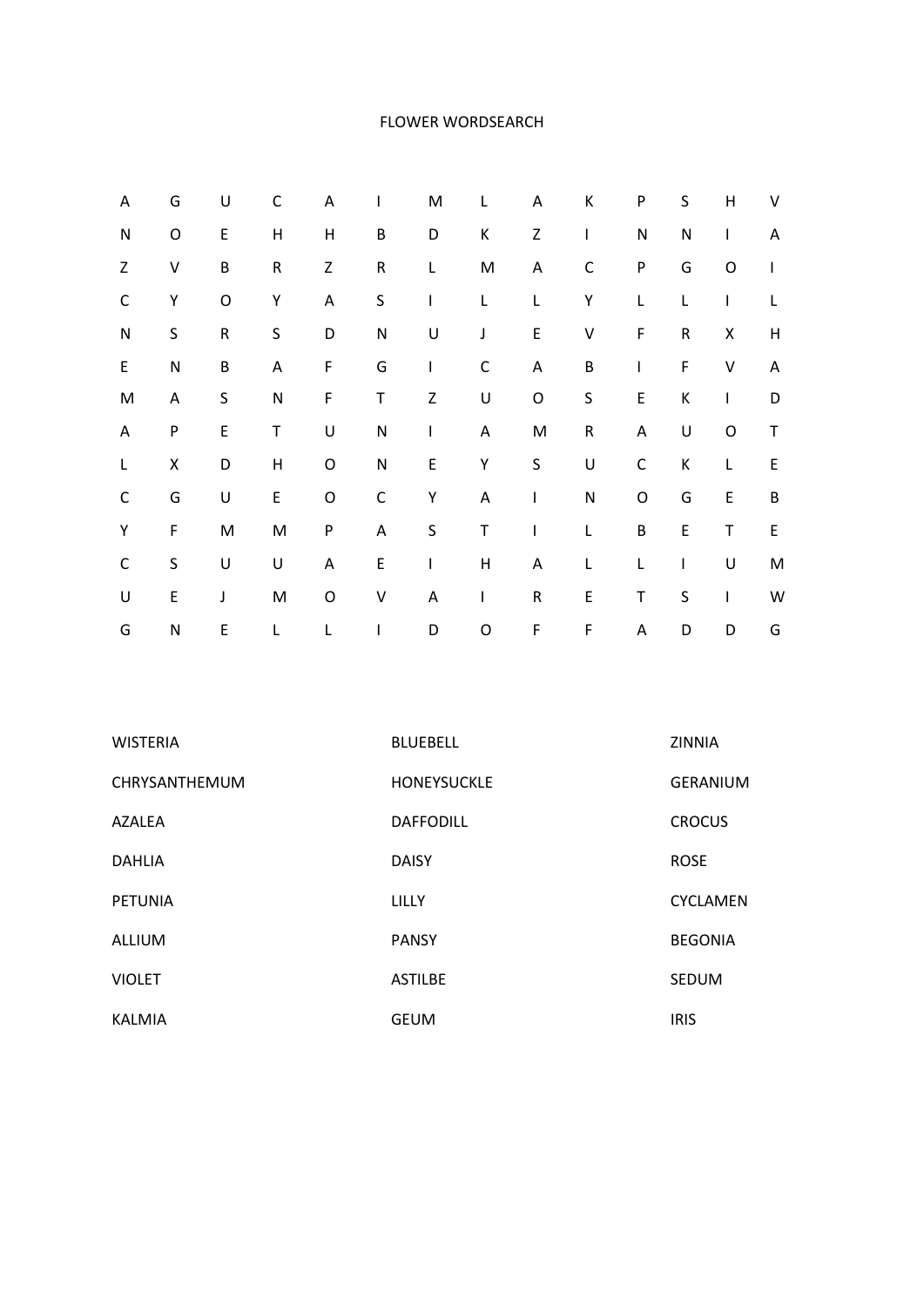# **Music – can you complete the lyric?**

| 1.  |                                                                                |
|-----|--------------------------------------------------------------------------------|
| 2.  |                                                                                |
| 3.  |                                                                                |
| 4.  |                                                                                |
| 5.  |                                                                                |
| 6.  |                                                                                |
| 7.  | I'll be your clown or your puppet or your April Fool, if you'll be my sunshine |
| 8.  |                                                                                |
| 9.  |                                                                                |
| 10. |                                                                                |

# **Can you identify this foliage?**

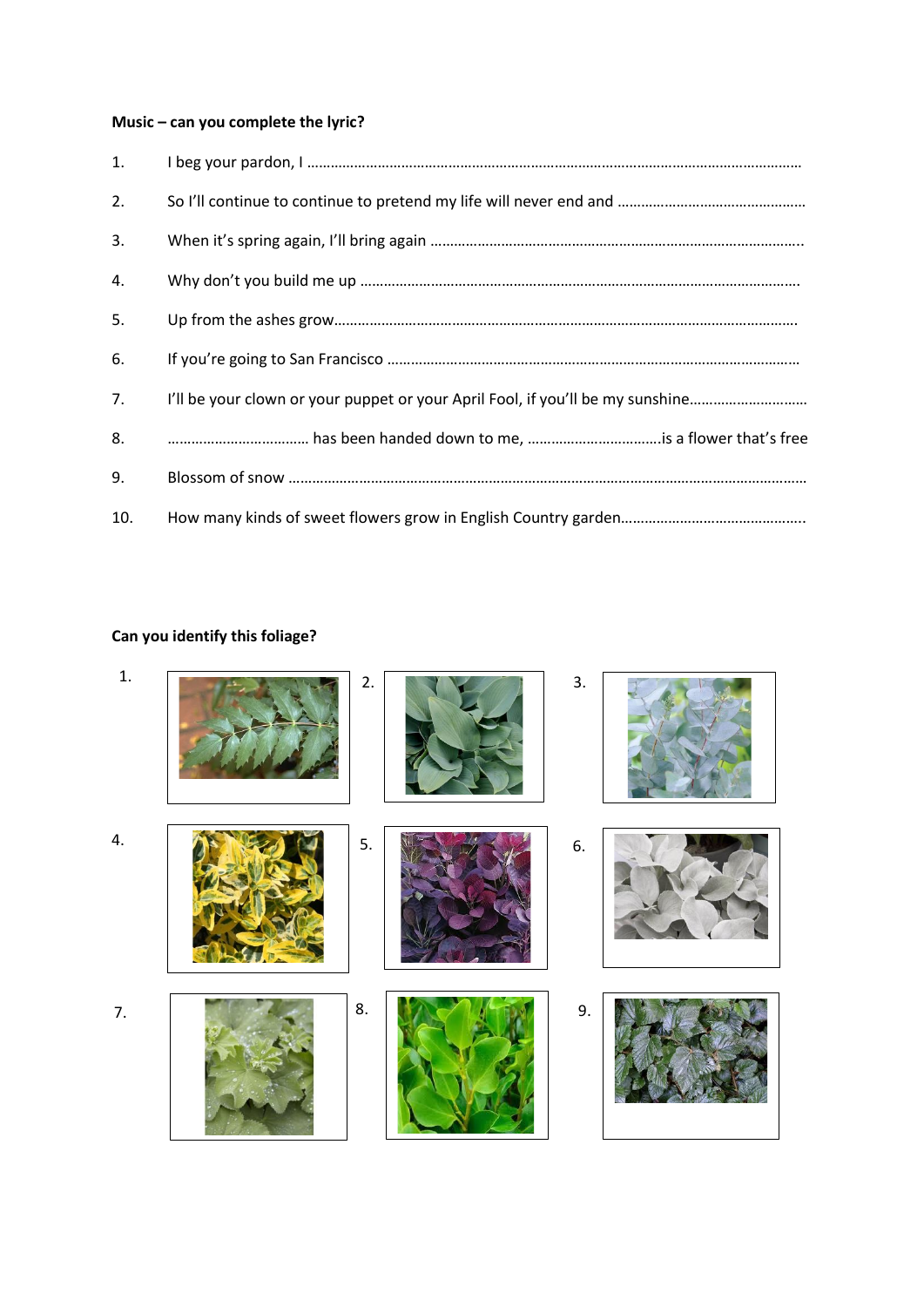#### **Literature – who wrote these?**

- 1. The Secret Garden
- 2. The Chrysanthemums
- 3. Daisy-Head Mayzie
- 4. The Name of the Rose
- 5. The Scarlet Pimpernel
- 6. The Adventure of Wisteria Lodge
- 7. The Perks of Being a Wallflower
- 8. The Best Exotic Marigold Hotel
- 9. Tom's Midnight Garden
- 10. The Chamomile Lawn

### **General Knowledge**

- 1. Which blue flower of the genus Veronica is also the name of the ship which was to accompany the Mayflower with the Pilgrim Fathers?
- 2. In Buddhism, which flower is a symbol of enlightenment?
- 3. Saffron comes from which type of flower?
- 4. Which plant takes its name from the Italian phrase for "beautiful woman"?
- 5. Which daisy like flower, the national flower of Mexico, gets its name from an 18<sup>th</sup> Century Swedish botanist?
- 6. Which flower is also the goddess of the rainbow in Greek mythology?
- 7. Who is the patron saint of gardeners, horticulture, florists, brides and brewers?
- 8. Vanilla flavouring is derived from which flower?
- 9. What colour is a Welsh poppy?
- 10. What tree features in the middle of the flag of Lebanon?